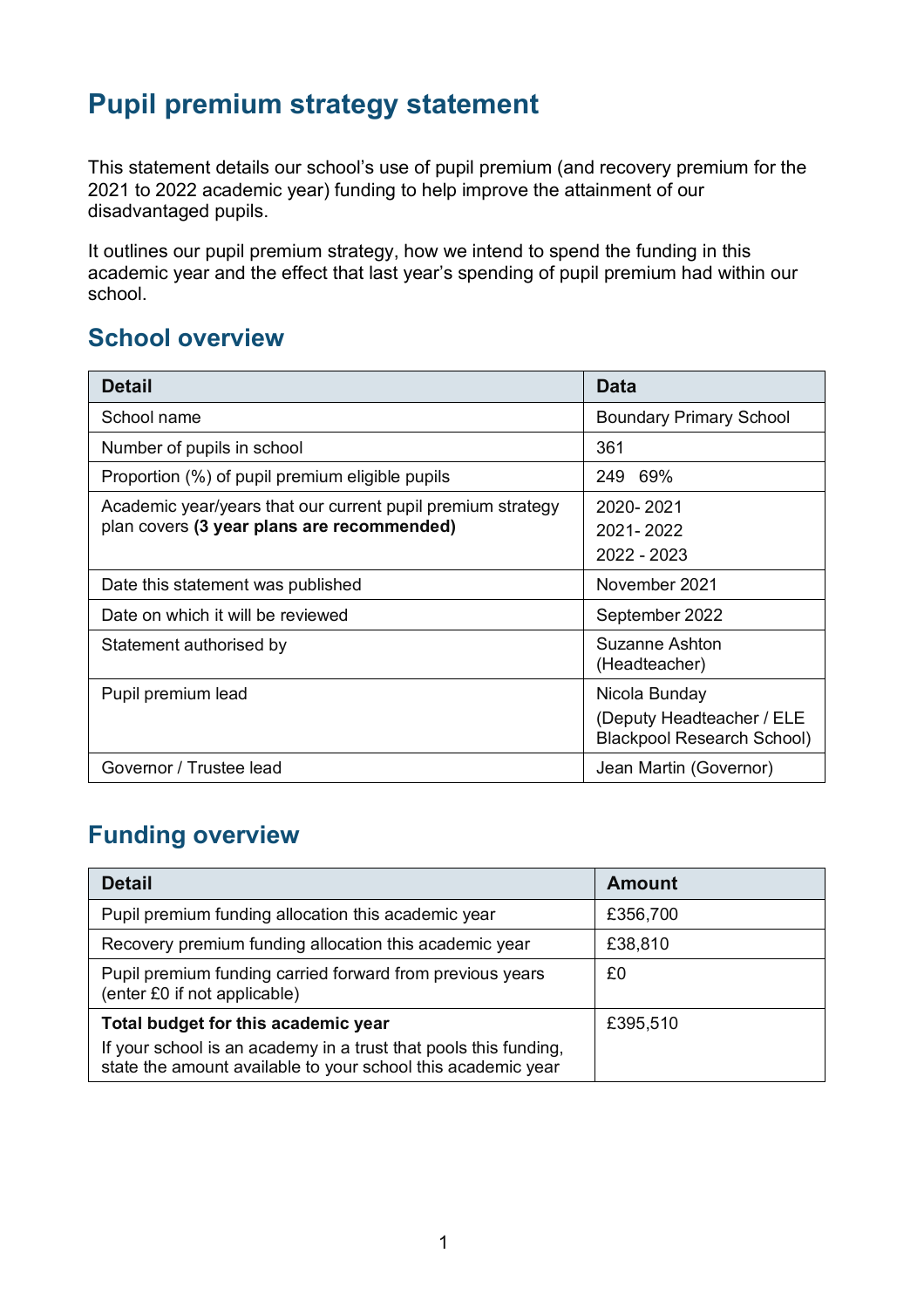# **Part A: Pupil premium strategy plan**

#### **Statement of intent**

Our school is committed to supporting all pupils. The majority of our pupils are identified as disadvantaged (approx. 70% pupil premium) and 12% have safeguarding agency involvement, including social workers. This informs our approach to pupil premium spending in that we prioritise strategies that impact on the majority of our children, however we specifically consider those pupils who are deemed to be at a disadvantage educationally.

We have a good track record of supporting pupils who need that support the most and we will continue to target this funding at areas of disadvantage to ensure that all children can achieve. We are continuously driving for improvement – living up to our motto 'we work as one to be the best that we can be!

High quality teaching is therefore at the core of our approach. This is proven to have the greatest impact on closing the disadvantage attainment gap and at the same time will benefit the non-disadvantaged pupils at Boundary. Our approach is responsive to the common challenges we experience and individual needs. This is rooted in well established diagnostic assessments and not assumptions about the impact of disadvantage.

Our strategy is also integral to wider school plans for education recovery including targeted intervention support for pupils whose education has been worst affected, including non-disadvantaged pupils.

### **Challenges**

This details the key challenges to achievement that we have identified among our disadvantaged pupils.

| <b>Challenge</b><br>number | Detail of challenge                                                                                                                                                                                                                                                                                                                                                    |
|----------------------------|------------------------------------------------------------------------------------------------------------------------------------------------------------------------------------------------------------------------------------------------------------------------------------------------------------------------------------------------------------------------|
|                            | Observations and assessments (EYFS baseline and WellComm) identify a low baseline<br>in oral communication, language and Literacy. Our internal evidence show this impacts<br>on Reading and Writing ELG and the overall GLD. Further impact of poor on entry<br>communication is on our phonics screening results. Longer term impact on average<br>writing progress. |
| 2                          | Our assessments and observations evidence that the well-being of many of our<br>disadvantaged pupils have been impacted by partial school closures to a greater extent<br>than for other pupils (this is supported by national studies). This has resulted in more<br>significant wellbeing / pastoral and mental health needs.                                        |
| 3                          | Our assessments and observations evidence that the education of many of our<br>disadvantaged pupils have been impacted by partial school closures to a greater extent<br>than for other pupils (this is supported by national studies). This has resulted in<br>significant gaps in learning (behind age-related expectations).                                        |
| 4                          | Observations and discussions with pupils evidence that the majority of our pupils have<br>limited experiences beyond their immediate environment little cultural capital<br>experiences. This impacts on pupils understanding of elements of the curriculum and<br>further on language and communication.                                                              |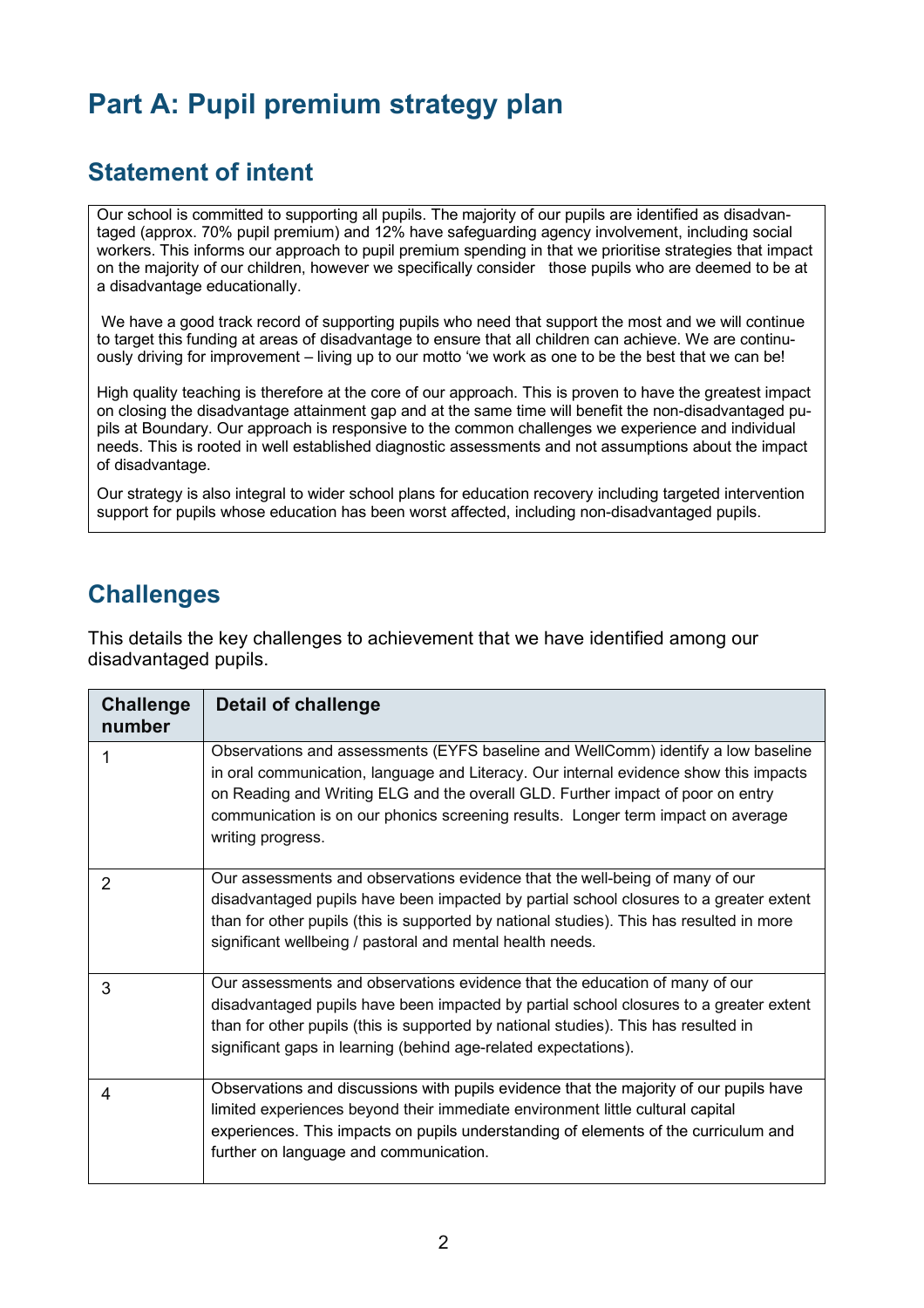## **Intended outcomes**

This explains the outcomes we are aiming for **by the end of our current strategy plan**, and how we will measure whether they have been achieved.

| Intended outcome                                                                                                                                                                                                                          | <b>Success criteria</b>                                                                                                                                                                                                                                                                                                                                                                                                                                                                     |  |
|-------------------------------------------------------------------------------------------------------------------------------------------------------------------------------------------------------------------------------------------|---------------------------------------------------------------------------------------------------------------------------------------------------------------------------------------------------------------------------------------------------------------------------------------------------------------------------------------------------------------------------------------------------------------------------------------------------------------------------------------------|--|
| To improved oral language and communication<br>skills                                                                                                                                                                                     | Assessments (speech and language therapist<br>reports, WellComm, Neli, teacher assessments)<br>and observations indicate significantly improved<br>communication and oral language skills.                                                                                                                                                                                                                                                                                                  |  |
| To achieve and sustain improved wellbeing for all<br>pupils in our school, particularly our<br>disadvantaged pupil                                                                                                                        | Sustained high levels of wellbeing / mental<br>health from 2023/24 demonstrated by:<br>Qualitative data from pupil voice, pupil<br>$\bullet$<br>and parent questionnaires and teacher<br>observations<br>A reduction in the number of wellbeing /<br>$\bullet$<br>mental health concerns raised by<br>parents and staff. Evidenced by MDT<br>meetings, Safeguarding meetings,<br>behaviour tracker and mental health<br>care plans.<br>Observations of children's engagement<br>in learning |  |
| To achieve and sustain improved % of children<br>working at age related expected or all pupils in our<br>school, particularly our disadvantaged pupil.<br>Increase the number of disadvantaged pupils<br>achieving 'high standard' at KS2 | In school tracking data (O track) and end of Key<br>Stage (GLD, KS1 and KS2) assessments will<br>show an increase in the number of children<br>working at age related expectation year on year<br>and an increase in the number of disadvantaged<br>pupils achieving the higher standard at the end<br>of KS2.                                                                                                                                                                              |  |
| Improve cultural and childhood experience for all<br>pupils across school.                                                                                                                                                                | Cultural capital experiences (visits and visitors<br>included) are planned and embedded in our<br>curriculum. A wide range of free (or very low<br>cost) extra-curricular activities are available to all<br>pupils.                                                                                                                                                                                                                                                                        |  |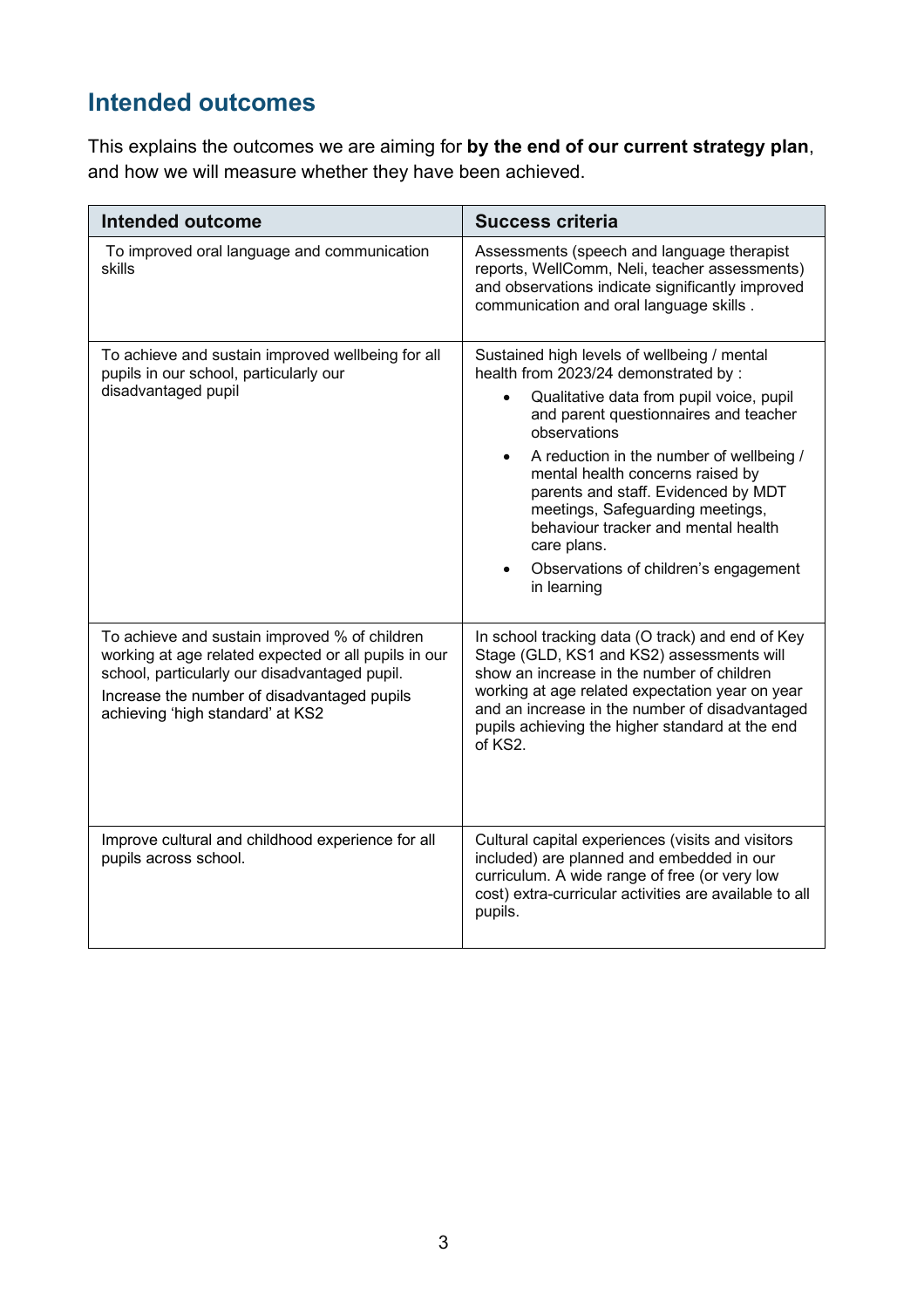## **Activity in this academic year**

This details how we intend to spend our pupil premium (and recovery premium funding) **this academic year** to address the challenges listed above.

#### **Teaching (for example, CPD, recruitment and retention)**

Budgeted cost: £ *195,000*

| <b>Activity</b>                                             | <b>Evidence that supports this</b><br>approach       | <b>Challenge</b><br>number(s)<br>addressed |
|-------------------------------------------------------------|------------------------------------------------------|--------------------------------------------|
| <b>Communication and</b>                                    | Detailed research into appropriate assessment        | 1                                          |
| Language                                                    | and intervention tools using EEF                     |                                            |
|                                                             | recommendations and evidence based upon              |                                            |
| 1-Wellcomm assessment used                                  | previous years trials with Speech and language       |                                            |
| with all EYFS pupils to identify                            | therapist, Wellcomm and Neli.                        |                                            |
| communication / language                                    |                                                      |                                            |
| baselines and to measure                                    | Consistently good provision (environment,            |                                            |
| progress made                                               | assessments & practice) provides communication       |                                            |
|                                                             | experiences, language development, reading and       |                                            |
| 2 Staff training - CPL including<br>Elklan, NELi, WellComm, | writing progress.                                    |                                            |
| Interacting v interfering                                   | The systemic review commissioned by the EEF          |                                            |
|                                                             | 'Early Language Development' reinforces the          |                                            |
| 3 NELi intervention                                         | above approaches to be inline with best practice,    |                                            |
| implementation (targeted) and                               | especially in terms of adult interactions - hence    |                                            |
| training impacting all                                      | the need for additional staff to model this.         |                                            |
| 4 Overstaffing in EYFS to                                   | EEF EY Toolkit Evidence: Overall, studies of         |                                            |
| increase communication                                      | communication and language approaches                |                                            |
| modelling and dialogue in                                   | consistently show positive benefits for young        |                                            |
| continuous provision and small                              | children's learning, including their spoken          |                                            |
| group work.                                                 | language skills, their expressive vocabulary and     |                                            |
|                                                             | their early reading skills. On average, children who |                                            |
| 5 CPL for phase leaders /                                   | are involved in communication and language           |                                            |
| teachers and TAs in 'Making                                 | approaches make approximately six months'            |                                            |
| best use of Teaching                                        | additional progress over the course of a year.       |                                            |
| <b>Assistants' EEF guidance</b>                             |                                                      |                                            |
| report                                                      | The EEF toolkit states that Oral Language            |                                            |
|                                                             | impact development (Average impact +5                |                                            |
| 6 Phonics lead in school                                    | months),                                             |                                            |
| (Trained by English Hub) to                                 |                                                      |                                            |
| model phonics sessions,                                     | The EEF toolkit states that phonics approaches       |                                            |
| support new to school                                       | has a moderate impact (+4 months) for a very low     |                                            |
| teachers to enable consistency                              | cost.                                                |                                            |
| and monitor teaching and                                    |                                                      |                                            |
| assessment of phonics across                                | NELI has been identified by the EEF as a             |                                            |
| EYFS and KS1.                                               | promising project.                                   |                                            |
|                                                             |                                                      |                                            |
|                                                             |                                                      |                                            |
|                                                             |                                                      |                                            |
|                                                             |                                                      |                                            |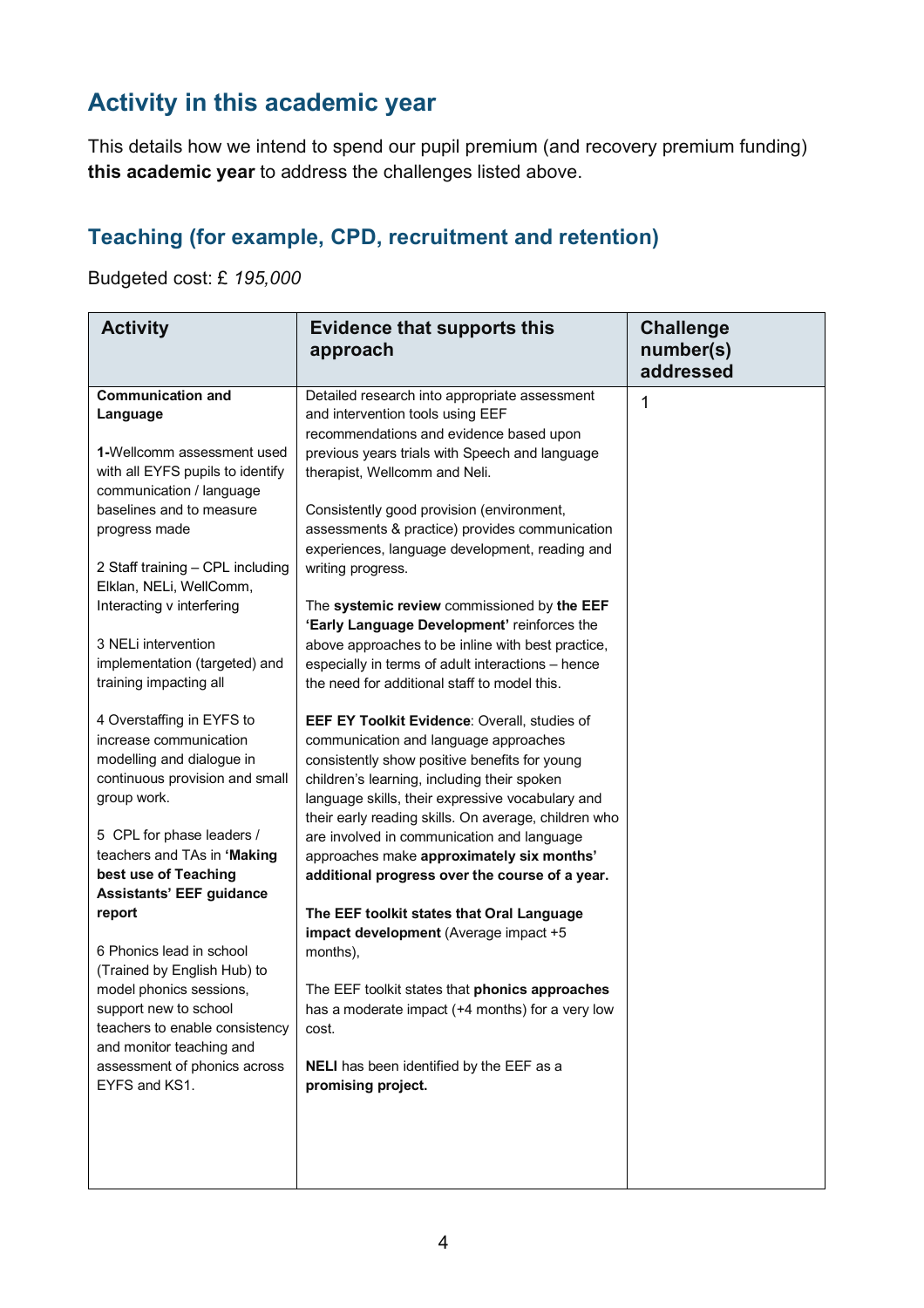| Quality of teaching for all:                                                                                                 | <b>Research Evidence for approach</b>                                                                                    |      |
|------------------------------------------------------------------------------------------------------------------------------|--------------------------------------------------------------------------------------------------------------------------|------|
|                                                                                                                              |                                                                                                                          | 1, 3 |
| 1 Half termly data monitoring<br>and progress discussions                                                                    | <b>EEF Toolkit and evidence of best practice -</b><br><b>Reading Comprehension Strategies (Average</b>                   |      |
| 2. Learning quads - phase<br>leaders to facilitate teachers<br>and 'Showcase' lessons by<br><b>UPS</b> teacher               | impact +6 months), Small Group Work (Average<br>impact +4 months), Feedback (high impact for<br>very low cost +8 months) |      |
| 3. CPL Programme - Boundary<br>Bundle including EEF 'Making<br>of<br><b>Teaching</b><br>best<br>use<br>Assistants'           |                                                                                                                          |      |
| 4. HLTA/ teacher intervention<br>groups targeted to address<br>gaps in learning for those to<br>achieve high standard at KS2 |                                                                                                                          |      |
| 5. Quality marking & feedback<br>monitored by phase leaders                                                                  |                                                                                                                          |      |
| 6.<br>Planned<br>induction<br>programme not only for ECT<br>but all new staff and RQTs                                       |                                                                                                                          |      |
| 7. DHTs not class based to<br>support and monitor                                                                            |                                                                                                                          |      |

#### **Targeted academic support (for example, tutoring, one-to-one support structured interventions)**

Budgeted cost: £100, 510

| <b>Activity</b>                                                                                                                                          | <b>Evidence that supports this</b><br>approach                                                                                                                                                                                                                           | <b>Challenge</b><br>number(s)<br>addressed |
|----------------------------------------------------------------------------------------------------------------------------------------------------------|--------------------------------------------------------------------------------------------------------------------------------------------------------------------------------------------------------------------------------------------------------------------------|--------------------------------------------|
| 1, Speech and language<br>therapy – external provider<br>2- WellComm intervention<br>used to improve<br>communication / language /<br>vocabulary in EYFS | EEF EY Toolkit Evidence: Overall, studies of<br>communication and language approaches<br>consistently show positive benefits for young<br>children's learning, including their spoken<br>language skills, their expressive vocabulary and<br>their early reading skills. | 1, 3                                       |
| 2, Target group work in<br>Nursery and Reception using<br>Wellcomm                                                                                       | On average, children who are involved in<br>communication and language approaches make<br>approximately six months' additional progress<br>over the course of a year (EEF).                                                                                              |                                            |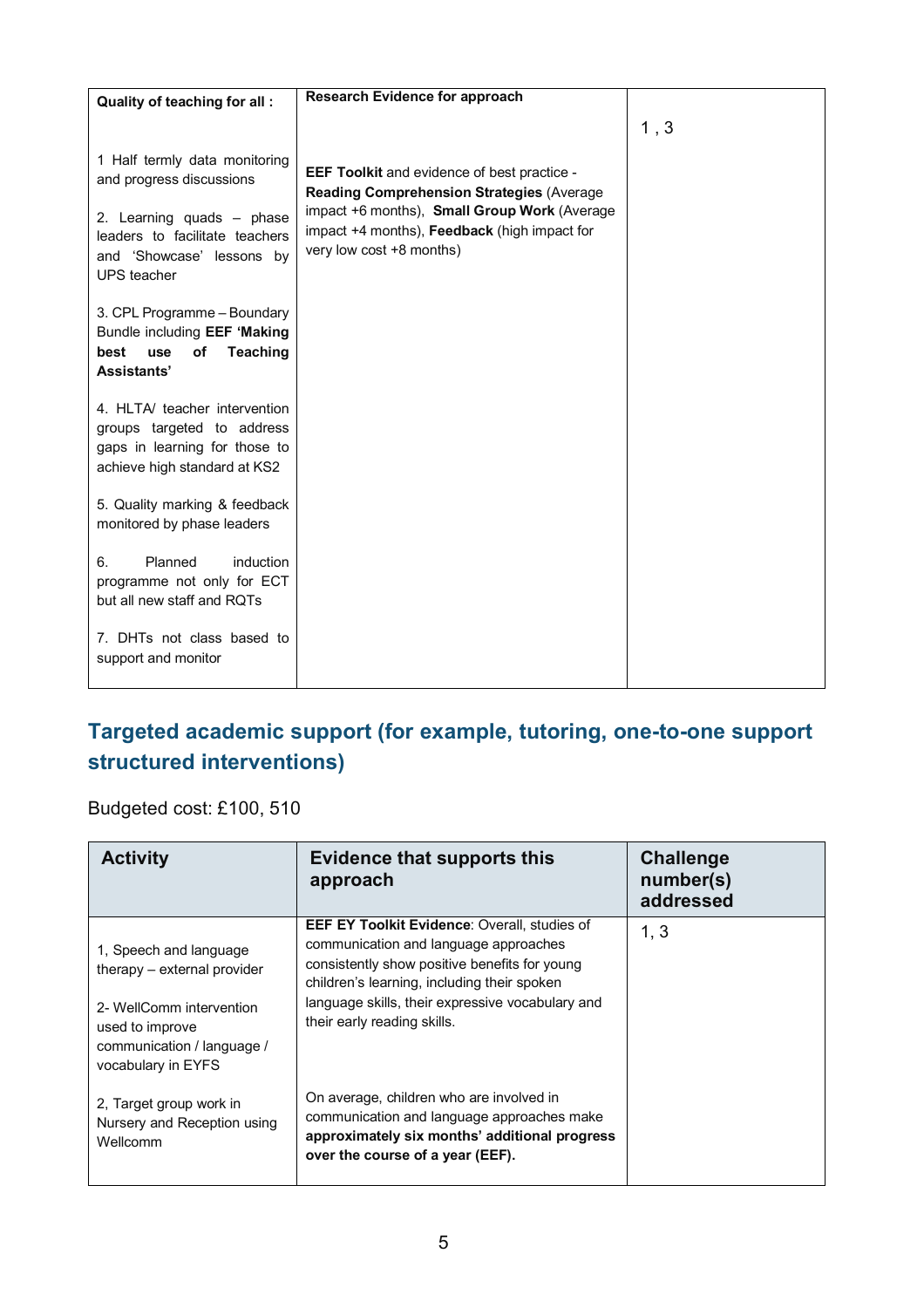| 4- NELi intervention           | The EEF toolkit states that Oral Language        |  |
|--------------------------------|--------------------------------------------------|--|
| implementation                 | <b>impact development</b> (Average impact +5     |  |
|                                | months), and phonics approaches have a           |  |
| 5 - SENCo (non-class based)    | moderate impact (+4 months) for a very low cost. |  |
| release to target assessment   |                                                  |  |
| and support for those eligible | <b>NELI</b> has been identified by the EEF as a  |  |
| for PP who are identified as   | promising project.                               |  |
| having SEN                     |                                                  |  |
|                                |                                                  |  |
| 6 - Additional Educational     | <b>EEF toolkit: Small Group Work (Average)</b>   |  |
| Psychology service purchase    | impact +4 months), Feedback (high impact for     |  |
| when required to support       | very low cost +8 months)                         |  |
| strategies                     |                                                  |  |
| 7-Intervention groups led by   |                                                  |  |
| HLTAs / teachers (based on     |                                                  |  |
| same day interventions)        |                                                  |  |
|                                |                                                  |  |
| 8-HLTA reduced cover           |                                                  |  |
| timetable to enable consistent |                                                  |  |
| intervention sessions          |                                                  |  |
|                                |                                                  |  |
| 9- Additional HLTA / teacher   |                                                  |  |
| hours to support progress at   |                                                  |  |
| high level                     |                                                  |  |
|                                |                                                  |  |

### **Wider strategies (for example, related to attendance, behaviour, wellbeing)**

#### Budgeted cost: £100,000

| <b>Activity</b>                                                                                                                                                                                                                                                                                                                                                      | <b>Evidence that supports this</b><br>approach                                                                                                                                                                                           | <b>Challenge</b><br>number(s)<br>addressed |
|----------------------------------------------------------------------------------------------------------------------------------------------------------------------------------------------------------------------------------------------------------------------------------------------------------------------------------------------------------------------|------------------------------------------------------------------------------------------------------------------------------------------------------------------------------------------------------------------------------------------|--------------------------------------------|
| 1-School staffed with<br>Behaviour Lead professional /<br>advanced Team Teach Tutor,<br>Engagement Officer,<br>Counsellor / play therapist,<br>Pastoral Manager, DSL team,<br>Mental health First aiders<br>2- Mental health plans and<br>individual risk assessments in<br>place when necessary and<br>targeted support available as<br>and when needed (as above). | <b>EEF toolkit</b> identifies that the following all have a<br>positive impact.<br><b>Behaviour intervention (+3months)</b><br>Social and emotional learning (+4 months)<br>Metacognition and Self regulation strategies (+<br>7 months) | 2, 4                                       |
| 3- Curriculum focus on in<br>terms of growth mind set,<br>resilience and mental health of<br>pupils.                                                                                                                                                                                                                                                                 |                                                                                                                                                                                                                                          |                                            |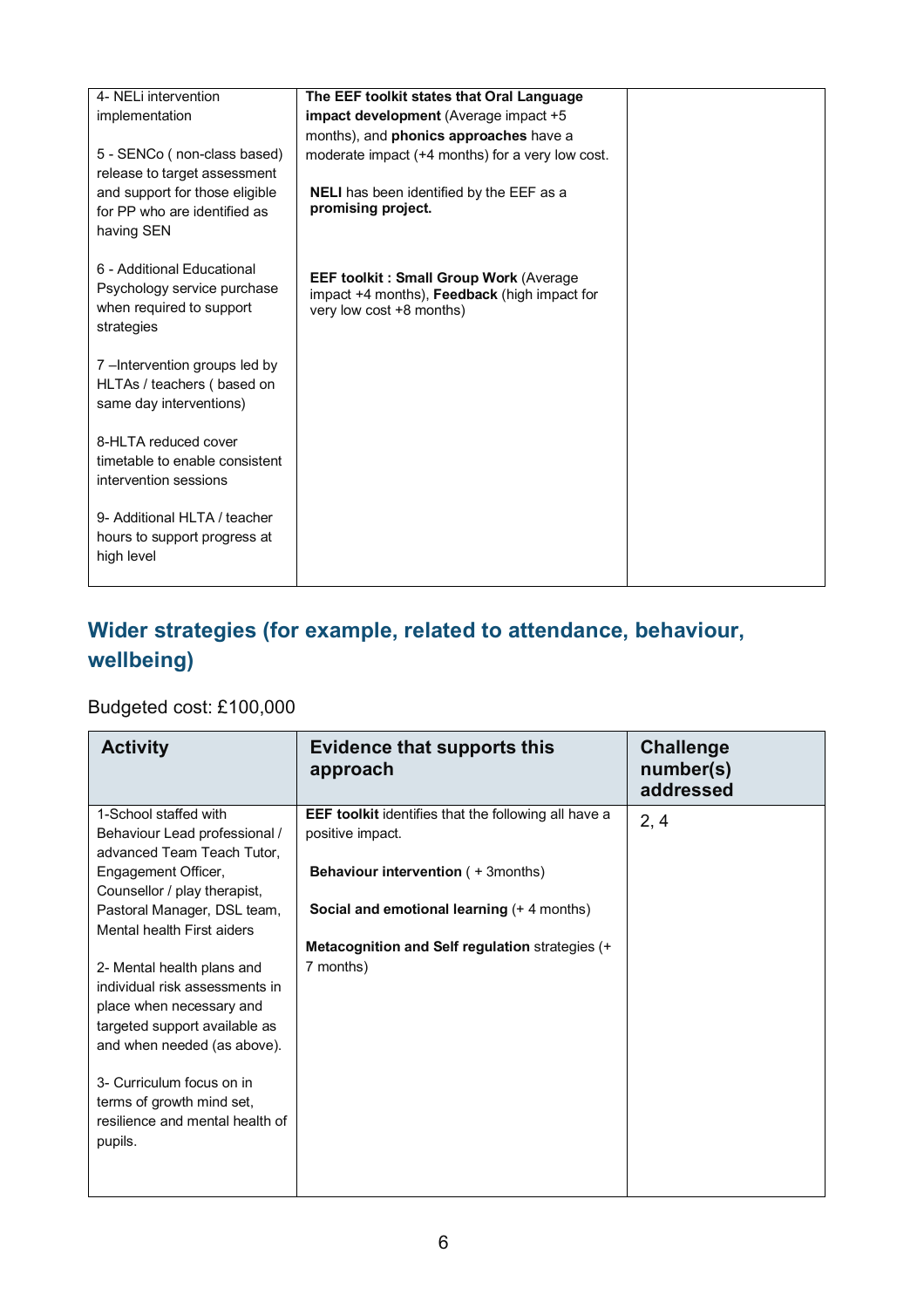|                                                                                                                | <b>Research Evidence for approach</b>                                                      | 2, 4 |
|----------------------------------------------------------------------------------------------------------------|--------------------------------------------------------------------------------------------|------|
| 1-Experiences and visitors<br>planned for all pupils across<br>the year                                        | <b>EEF toolkit - Social and Emotional</b><br><b>Development</b> (Average impact +4 months) |      |
| 2- Provide a wide range of                                                                                     | <b>Arts participation</b> (+2 months)                                                      |      |
| extra-curricular activities, the                                                                               | <b>Behaviour interventions-</b> (moderate impact +3                                        |      |
| vast majority of which are cost                                                                                | months) a                                                                                  |      |
| free, to allow children to<br>participate experiences that<br>are not provided within the<br>home environment. | <b>Outdoor adventure learning (+4 months)</b>                                              |      |
| 3- Plan experiences into the<br>root of Boundary curriculum                                                    | Research Evidence for approach                                                             |      |
| 4 – Funding supports minibus,<br>Local attraction passes,                                                      | <b>EEF toolkit - Social and Emotional</b><br><b>Development</b> (Average impact +4 months) |      |
| subsidised visits and trained                                                                                  | <b>Arts participation</b> (+2 months)                                                      |      |
| staff to carry out Forest<br>school sessions                                                                   | <b>Behaviour interventions-</b> (moderate impact +3<br>months)                             |      |
|                                                                                                                |                                                                                            |      |
|                                                                                                                |                                                                                            |      |

## **Total budgeted cost: £** £395,510